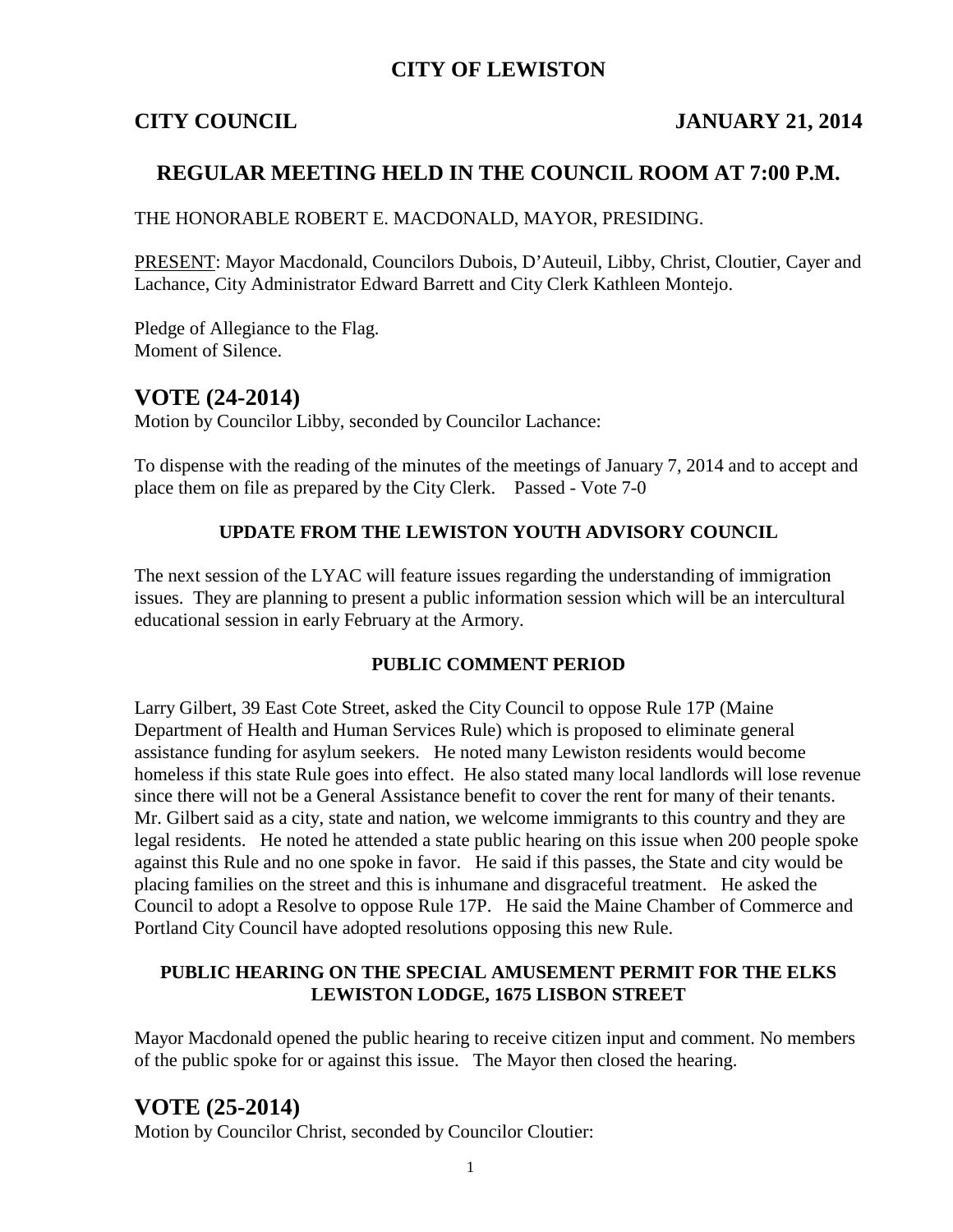To grant a special amusement permit for live entertainment to the Elks Lewiston Lodge #371, 1675 Lisbon Street. Passed - Vote 7-0

## **PUBLIC HEARING ON THE SPECIAL AMUSEMENT PERMIT FOR THE FRATERNAL ORDER OF EAGLES, 1327 SABATTUS STREET**

Mayor Macdonald opened the public hearing to receive citizen input and comment. No members of the public spoke for or against this issue. The Mayor then closed the hearing.

# **VOTE (26-2014)**

Motion by Councilor Cloutier, seconded by Councilor Cayer:

To grant a special amusement permit for live entertainment to the Fraternal Order of Eagles, 1327 Sabattus Street. Passed - Vote 7-0

### **PUBLIC HEARING AND FIRST PASSAGE REGARDING AMENDMENTS TO THE ELECTIONS ORDINANCE REGARDING WRITE-IN CANDIDATES**

Mayor Macdonald opened the public hearing to receive citizen input and comment. No members of the public spoke for or against this issue. The Mayor then closed the hearing.

# **VOTE (27-2014)**

Motion by Councilor Cayer, seconded by Councilor Christ:

That the proposed amendments to the City Code of Ordinances, Chapter 32, "Elections", Section 32-2 "Write-in vote", receive first passage by a roll call vote and that the public hearing on said ordinance be continued to the next regularly scheduled City Council meeting. Passed - Vote 7-0

## **HEARING ON AN APPEAL FOR A DENIAL OF A TATTOO ARTIST LICENSE**

Bruce Flash was denied a Lewiston tattoo artist license in December by the City Clerk, and he is appealing the denial. Mr. Flash spoke to his professional background as a tattoo artist as well as his past criminal background. He noted he held a license from Auburn for several years and has now helped to establish a new tattoo business in Lewiston and he would now like to work here. The Police Chief also commented on Mr. Flash's criminal background and noted some of his actions are related to tattooing, such as tattooing a minor. The Chief then had a detective from the City of Auburn who investigated some of Mr. Flash's criminal activity provide additional background information.

# **VOTE (28-2014)**

Motion by Councilor Libby, seconded by Councilor Christ:

To uphold the City Clerk's denial of the tattoo artist license for Bruce Flash and to deny the issuance of a City of Lewiston tattoo artist license to Mr. Flash. Passed - Vote 7-0

### **REQUEST FOR USE OF CITY SERVICES FOR THE L/A ARTS ICE FESTIVAL EVENT**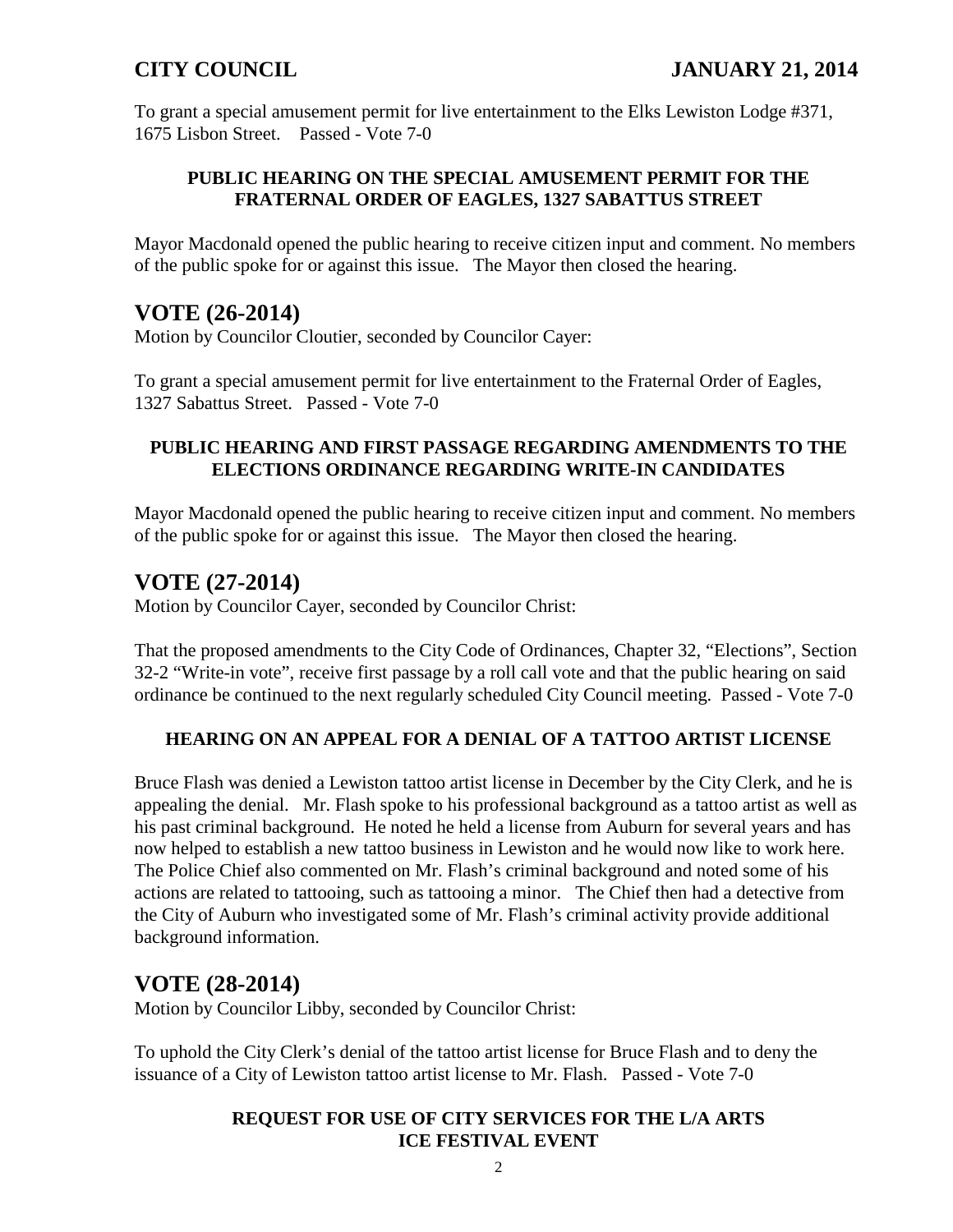# **VOTE (29-2014)**

Motion by Councilor Libby, seconded by Councilor Cayer:

To allow the use of city services for the Ice Festival L/A for the use of trash barrels, opening of the city garage and disposal of the excess ice from the sculptures. Passed - Vote 5-2 (Councilors Cloutier and Lachance opposed)

## **RESOLVE ACCEPTING THE CITY OF LEWISTON'S COMPREHENSIVE ANNUAL FINANCIAL REPORT FOR THE YEAR ENDED JUNE 30, 2013**

## **VOTE (30-2014)**

Motion by Councilor Cayer, seconded by Councilor Christ:

To approve the Resolve accepting the City of Lewiston's Comprehensive Annual Financial Report for the Year Ended June 30, 2013:

Be It Resolved by the City Council of the City of Lewiston that the City of Lewiston's Comprehensive Annual Financial Report, including its General Purpose Financial Statements for the year ended June 30, 2013 as prepared by City Finance staff and the Independent Auditor's Report thereon prepared by Runyon, Kersteen Ouellette, is hereby accepted in its entirety. Passed - Vote 7-0

## **RESOLVE EXPRESSING THE OPPOSITION OF THE CITY COUNCIL OF THE CITY OF LEWISTON TO ADDITIONAL REDUCTIONS IN MUNICIPAL REVENUE SHARING AND THE IMPACT IT WILL HAVE ON THE CITY'S PROPERTY TAX AND PROPERTY TAX PAYER**

## **VOTE (31-2014)**

Motion by Councilor Libby, seconded by Councilor Lachance:

To add the following sentence to the last section of the Resolve: If the State continues to raid its Revenue Sharing fund, the State must allow municipalities other options for revenue sharing.

Councilor discussed the pros and cons of adding this additional statement to the Resolve, and it was determined to not include this statement at this time. The amendment was withdrawn.

# **VOTE (32-2014)**

Motion by Councilor Cloutier, seconded by Councilor Christ:

To approve the Resolve Expressing the Opposition of the City Council of the City of Lewiston to Additional Reductions in Municipal Revenue Sharing and the Impact it will have on the City's Property Tax and Property Tax Payer:

Whereas, during FY 14, municipal revenue sharing was significantly reduced resulting in the loss of \$1.4 million to the City of Lewiston; and

Whereas, as a result, the City was forced to take action to reduce expenditures and limit the impact of this reduction on the City's property tax assessment, including deferring filling certain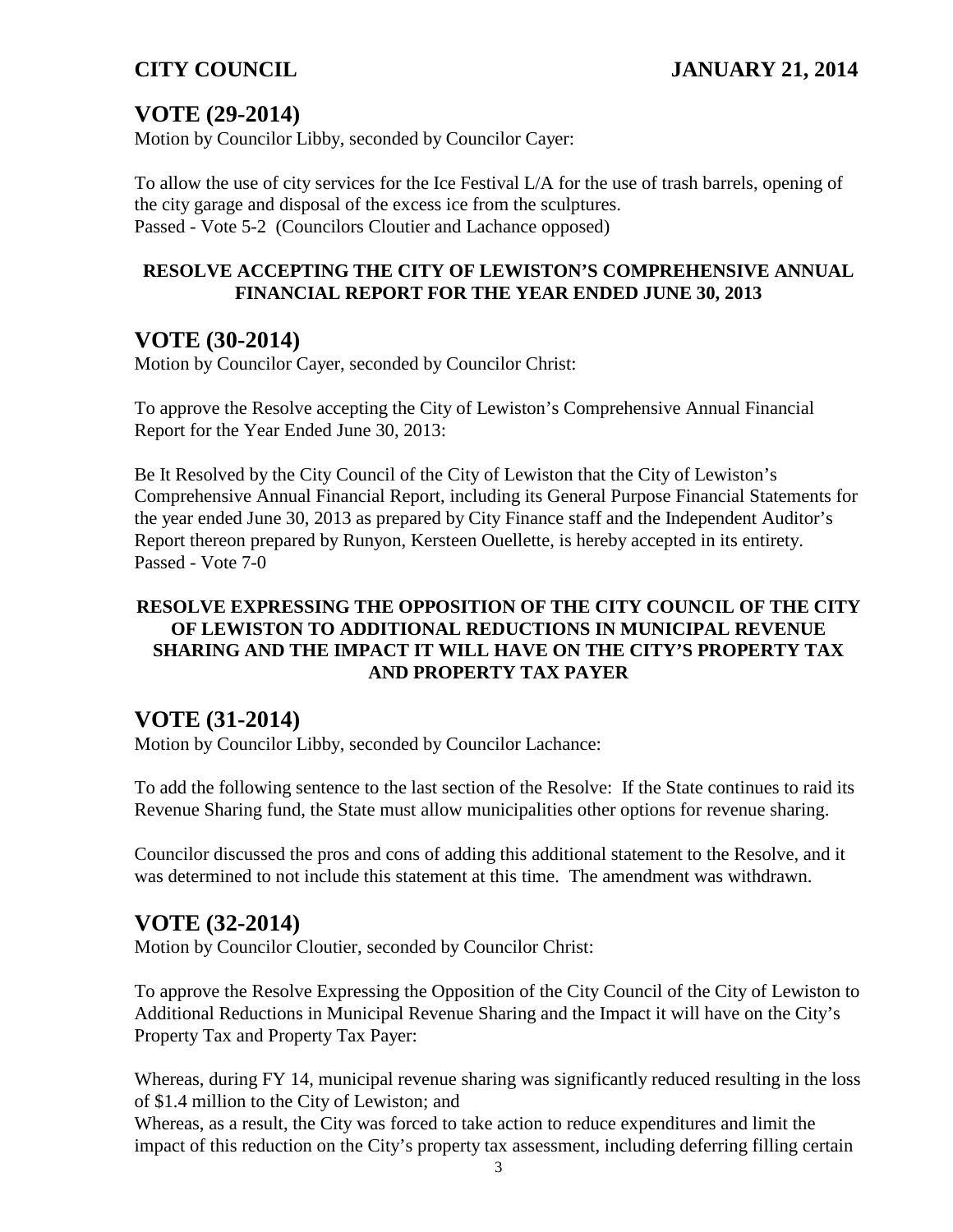vacant positions, reducing maintenance budgets, and funding recurring capital expenditures through a combination of borrowing and fund balance; and

Whereas, the actions taken this year to reduce expenditures resulted in an adopted budget that was over \$1.1 million less than last year; and

Whereas, to accomplish this reduction, the City has eliminated virtually all flexibility in its budget leaving significant service and personnel reductions and/or major property tax increases as the only viable alternatives; and

Whereas, these reductions come after more than a decade during which the City has eliminated one-fifth of its work force and taken scores of actions to reduce expenditures; and

Whereas, as a result of these efforts, Lewiston spends the lowest amount per capita among Maine's ten largest Cities to provide basic governmental services to residents and visitors; and

Whereas, in spite of these efforts, the City was forced to increase the municipal property tax rate this year by 40 cents, increasing the property taxes that must be paid by residents and businesses; and

Whereas, included in the state's adopted FY 15 budget is an additional \$40 million cut to revenue sharing, a reduction which will take effect unless the legislature takes action; and

Whereas, funding revenue sharing at \$20 million for the coming year will reduce Lewiston's revenues by an additional \$2 million in addition to this year's \$1.2 million reduction; and

Whereas, on a combined basis, this \$3.2 million represents over a 25% reduction in the City's municipal non-property tax revenues; and

Whereas, to replace these revenues through property taxation, the City's tax rate would have to increase by approximately \$1.06 in FY 15, increasing our property tax rate to \$27.50, one of the highest rates in the state; and

Whereas, alternatively, offsetting the loss of \$2 million by reducing expenditures would require reducing staff by an additional 30 to 40 positions over and above the 20% reduction that has been implemented since 2002; and

Whereas, further staffing and expenditure reductions of this magnitude would undermine our ability to provide basic public services and to support the infrastructure necessary for economic activity and growth; and

Whereas, even a balance between tax increases and spending cuts would result in much higher property taxes in return for services that would no longer meet resident expectations or needs;

Now, therefore, be It Resolved by the City Council of the City of Lewiston that we hereby expresses our strong opposition to any further reduction in municipal revenue sharing. Such a reduction will continue the on-going and significant shift in the burden of funding state government to the property tax and property tax payer. These cuts have and will continue to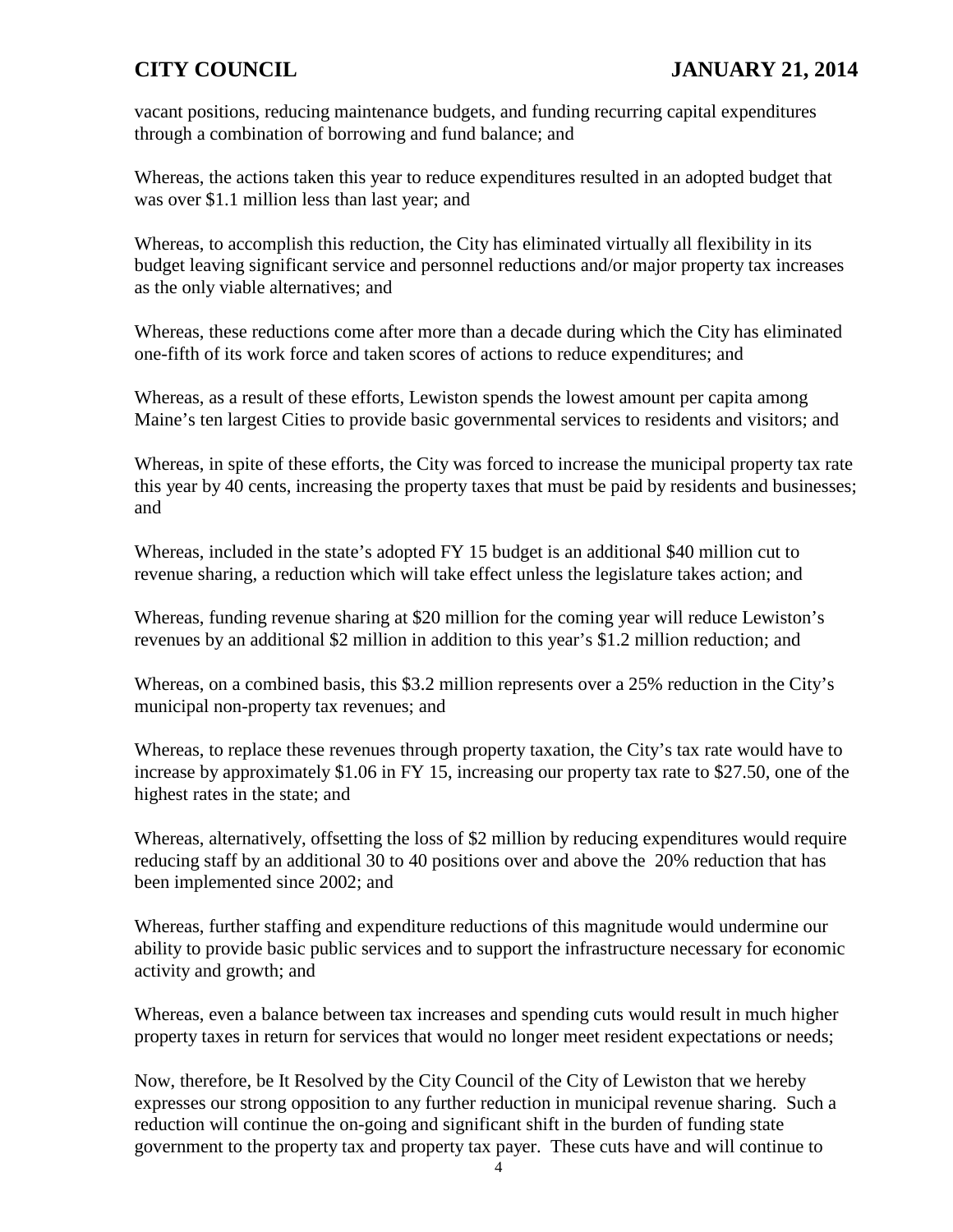## **CITY COUNCIL JANUARY 21, 2014**

dramatically increase property taxes in Lewiston, taxes which often are unrelated to the ability of property owners to pay, and will require spending reductions which will call into question our ability to protect the health and welfare of our community and provide our residents and businesses with basic government services.

Be it Further Resolved, that the City Clerk is directed to provide copies of this Resolve to the members of the Legislature representing the City of Lewiston, members of the Appropriations Committee, the Speaker of the House, the President of the Senate, and the Legislative leadership.

Passed - Vote 7-0

### **AUTHORIZATION TO ACCEPT TRANSFER OF FORFEITURE FUNDS**

## **VOTE (33-2014)**

Motion by Councilor Cayer, seconded by Councilor Dubois:

That pursuant to Title 15, Maine Revised Statutes Annotated, Section 5824(3) and Section 5822(4)(A), the City Council hereby acknowledges and approves of the transfer of items as outlined on the attached listing, less administrative fees or any portion thereof, in the cases of US Department of Justice Drug Enforcement Administration vs the cases outlined on the attached listing. Being funds forfeited pursuant to court process. It is further acknowledged that these funds shall be credited to the 'City of Lewiston Drug Enforcement Program' account. Passed - Vote 7-0

### **REPORTS AND UPDATES**

No items were presented for Reports and Updates at this time.

#### **OTHER BUSINESS**

## **VOTE (34-2014)**

Motion by Councilor Libby, seconded by Councilor D'Auteuil:

To suspend the City Council Rules and to add an item to the agenda at this time entitled "Resolve Authorizing the purchase of a spare sidewalk snow blower attachment". Passed - Vote 7-0

## **VOTE (35-2014)**

Motion by Councilor Libby, seconded by Councilor Dubois:

To approve the Resolve authorizing the purchase of a spare sidewalk snow blower attachment:

Whereas, snow removal on sidewalks is a significant concern; and

Whereas, the City's sidewalk blowers are run hard to clear approximately 50 miles of sidewalks, which often results in the gear boxes of the blower attachment breaking down, putting the unit out of service; and

Whereas, a spare sidewalk blower attachment, which can be used on all 3 available sidewalk machines, would allow a quick switch out for the blower attachment and resumed clearing